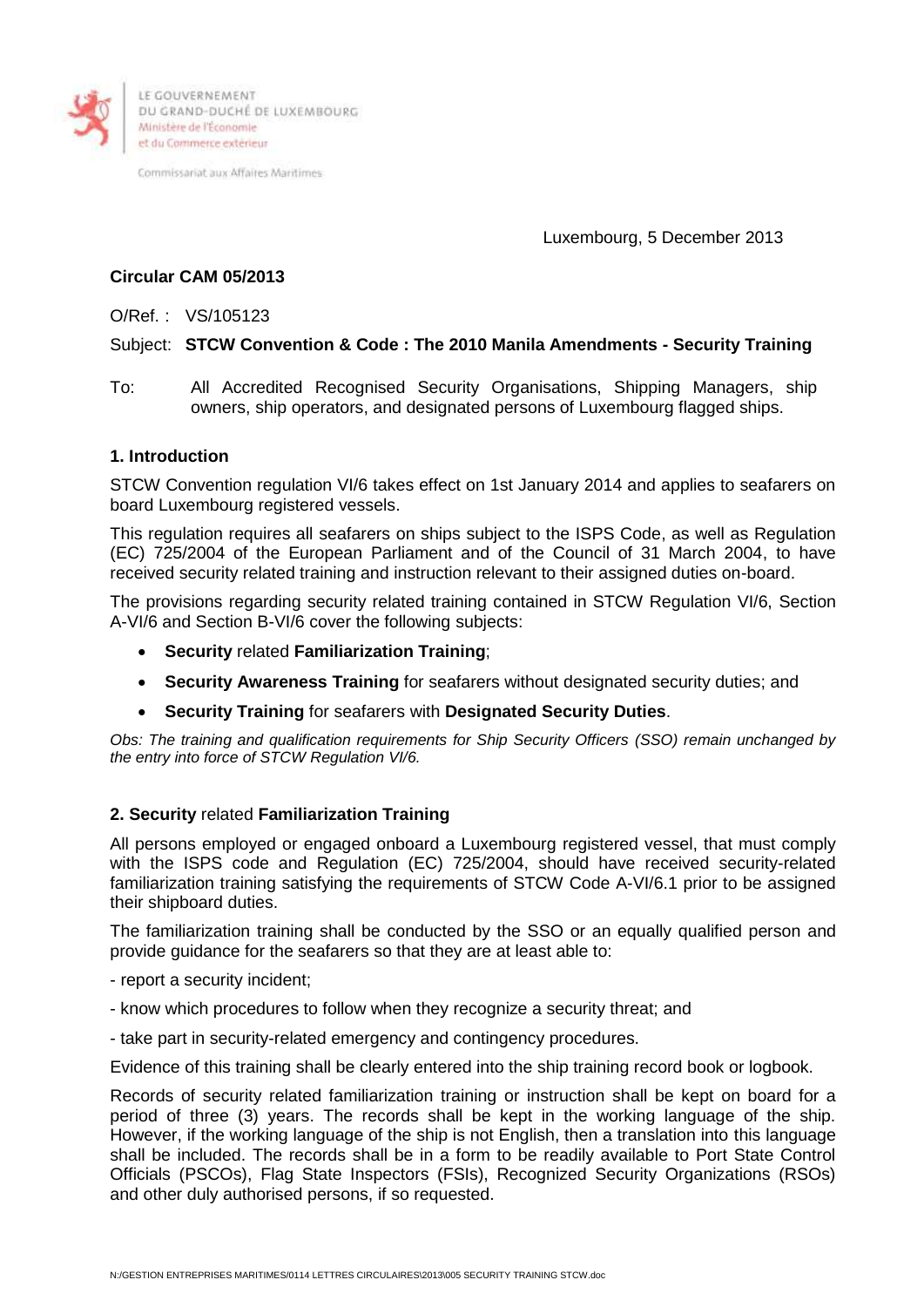# **3. Security Awareness Training** for seafarers without designated security duties

Seafarers should undertake training for proficiency in security awareness at least once. There is no need for refresher or revalidation if the seafarer satisfies the security related familiarization requirements of STCW Regulation VI/6 and has participated in the drills and exercises required by the ISPS Code.

All seafarers in the deck, engineering and catering departments of a ship should have received this training and hold a Certificate of Proficiency  $\binom{1}{1}$  issued in accordance with STCW Regulation VI/6.2 and Section A-VI/6.4 of the STCW Code.

This training applies to seafarers employed or engaged in any capacity on board a ship as part of the ship's complement without designated security duties.

For the Luxembourg Maritime Administration, the "**Security Awareness Training** for all seafarers" based on the **IMO model course 3.27** and/or a course approved by a Maritime Administration of a Member Party to the STCW Convention will be duly recognized.

Notwithstanding this fact, seafarers who commenced an approved seagoing service prior to 1 January 2012 may also be recognized as meeting the present requirements (cf. **STCW.7/Circ.17 dated 24 May 2011**). The transitional provisions are included in Section A-VI/6.5 of the STCW Code (see also paragraph 6.1 of this circular letter).

 $(1)$  - where security awareness training is not included in the qualification for the certificate to be issued.

# **4. Security Training** for seafarers with **Designated Security Duties**

Seafarers should undertake training for proficiency in designated security duties at least once. There is no need for refresher or revalidation if the seafarer satisfies the security-related familiarization requirements of STCW Regulation VI/6 and has participated in the drills and exercise required by the ISPS Code.

This training is required for seafarers who have security duties as specified in the Ship Security Plan (SSP) and includes those duties related to anti-piracy and anti-armed robbery measures.

Seafarers with such designated security duties should hold a Certificate of Proficiency  $(^2)$  issued in accordance with STCW Regulation VI/6.5 and Section A-VI/6.6 of the STCW Code.

For the Luxembourg Maritime Administration, the "**Security Training** for seafarers with **Designated Security Duties**" based on the **IMO model course 3.26** and/or a course approved by a Maritime Administration of a Member Party to the STCW Convention will be duly recognized.

Notwithstanding this fact, seafarers who commenced an approved seagoing service prior to 1 January 2012 may also be recognized as meeting the present requirements (cf. **STCW.7/Circ.17 dated 24 May 2011**). The transitional provisions are included in Section A-VI/6.9 of the STCW Code (see also paragraph 6.2 of this circular letter).

 $(2)$  - where training in designated security duties is not included in the qualification for the certificate to be issued.

# **5. Recognition of STCW Certificates of Proficiency**

The Luxembourg Maritime Administration will accept a Certificate of Proficiency issued under STCW Regulation VI/6.2 or VI/6.5 as valid for service on ships flying the Luxembourg flag, provided that the Certificate of Proficiency has been issued by, or on behalf of, another Administration (Member Party to the STCW Convention) in accordance with the STCW Convention and Code, as amended.

Currently, there is no requirement for a Luxembourg Endorsement Attesting the Recognition (EaR) of a Certificate of Proficiency for Security Awareness Training, Security Training for Seafarers with Designated Security Duties or Ship Security Officer.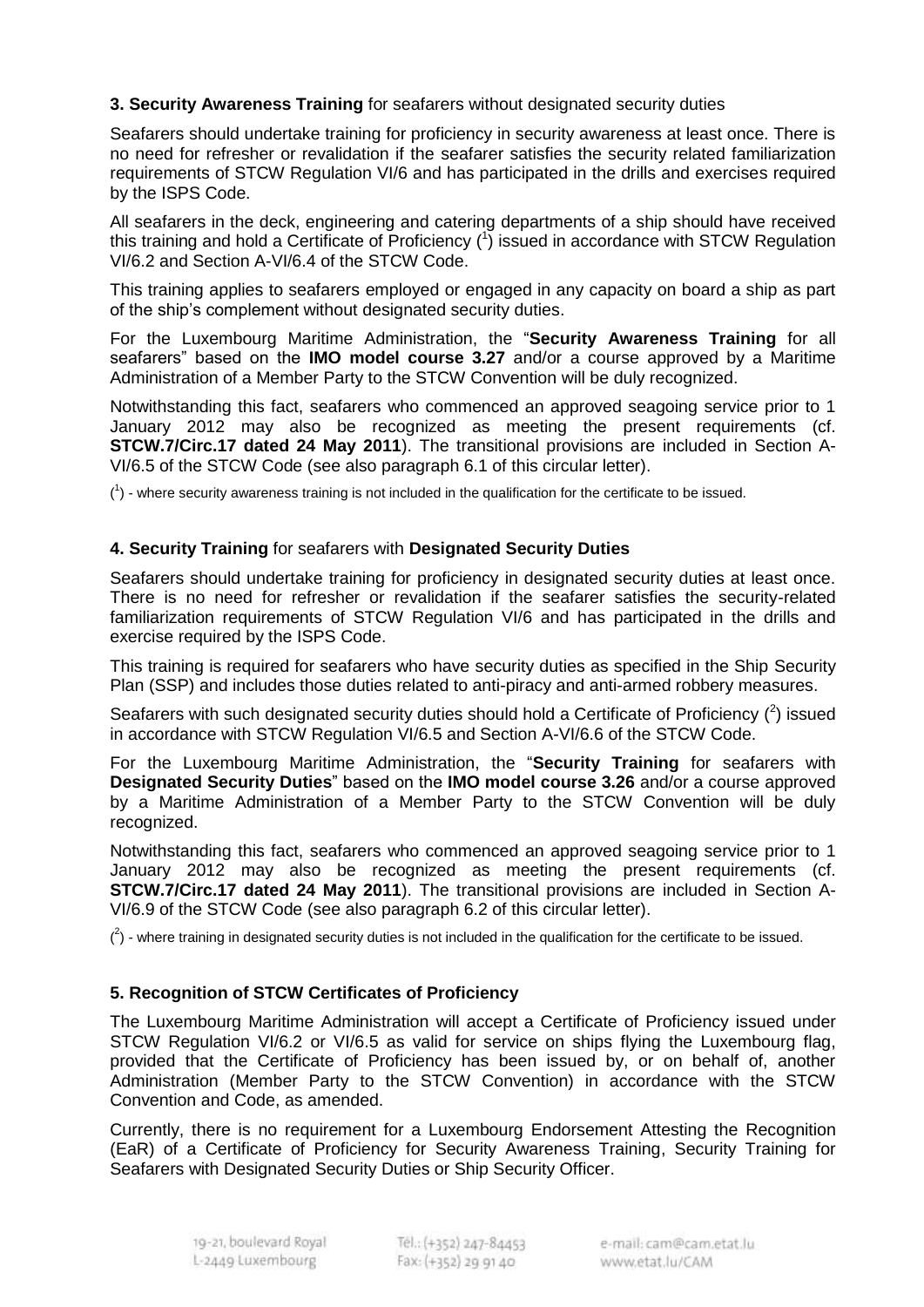# **6. Transitional Provisions**

**Until 1st January 2014**, any seafarer who started sea service prior 1st January 2012 with at least six (6) months of seagoing service in total as a ship crew during the preceding three (3) years and has been briefed in security duties and participated in security-related emergency and contingency procedural exercises, will be considered as meeting the requirements of Section A- VI/6-5 or A-VI/6-9 of the STCW Code, without undertaking any further training.

In order to benefit from these transitional provisions, shipping companies should issue documentary evidence to each individual seafarer who meets either the criteria of STCW Code A-VI/6.5 (see Annex I) or STCW Code A-VI/6.9 (see Annex II).

The listing of all the seafarers availing of the present scheme must be forwarded to the Luxembourg Maritime Administration until 2nd January 2014 at the latest.

# **6.1 Standard of competence for Security Awareness Training**

*STCW Code A-VI/6.5, Transitional provisions states:*

Until 1st January 2014, seafarers who commenced an approved seagoing service prior to the date of entry into force of this section shall be able to establish that they meet the requirements of paragraph 4 (*Specification of minimum standard of competence for security awareness training*) by:

- Approved seagoing service as shipboard personnel, for a period of at least six months in total during the preceding three years (the Company, refer to the ISM Code, paragraph 1.1.2, may issue their own attestations to seafarers confirming that the seafarer has accrued the necessary sea time to fulfill this requirement); **OR**

- Having performed security functions considered to be equivalent to the seagoing service required in the above; or

- Passing an approved test; or

- Successfully completing approved training.

# **6.2 Standard of competence for seafarers with Designated Security Duties**

*STCW Code A-VI/6.9, Transitional provisions states:*

Until 1st January 2014, seafarers with designated security duties who commenced an approved seagoing service prior to the date of entry into force of this section shall be able to demonstrate competence to undertake the tasks, duties and responsibilities listed in column 1 of table A-VI/6-2 (*Specification of minimum standard of competence for seafarers with designated security duties*) by:

- Approved seagoing service as shipboard personnel with designated security duties, for a period of at least six months in total during the preceding three years (the Company, refer to the ISM Code, paragraph 1.1.2 may issue their own attestations to seafarers confirming the seafarer has accrued the necessary sea time to fulfill this requirement); **OR**

- Having performed security functions considered to be equivalent to the seagoing service required in the above; or

- Passing an approved test; or
- Successfully completing approved training.

Seafarers who meet the seagoing service requirements mentioned in either paragraph 6.1 or 6.2 of this circular letter may be issued with an attestation by their employer confirming that they meet the transition provisions provided by Sections A-VI/6.5 (see Annex I) and A-VI/6.9 (see Annex II) of the STCW Code.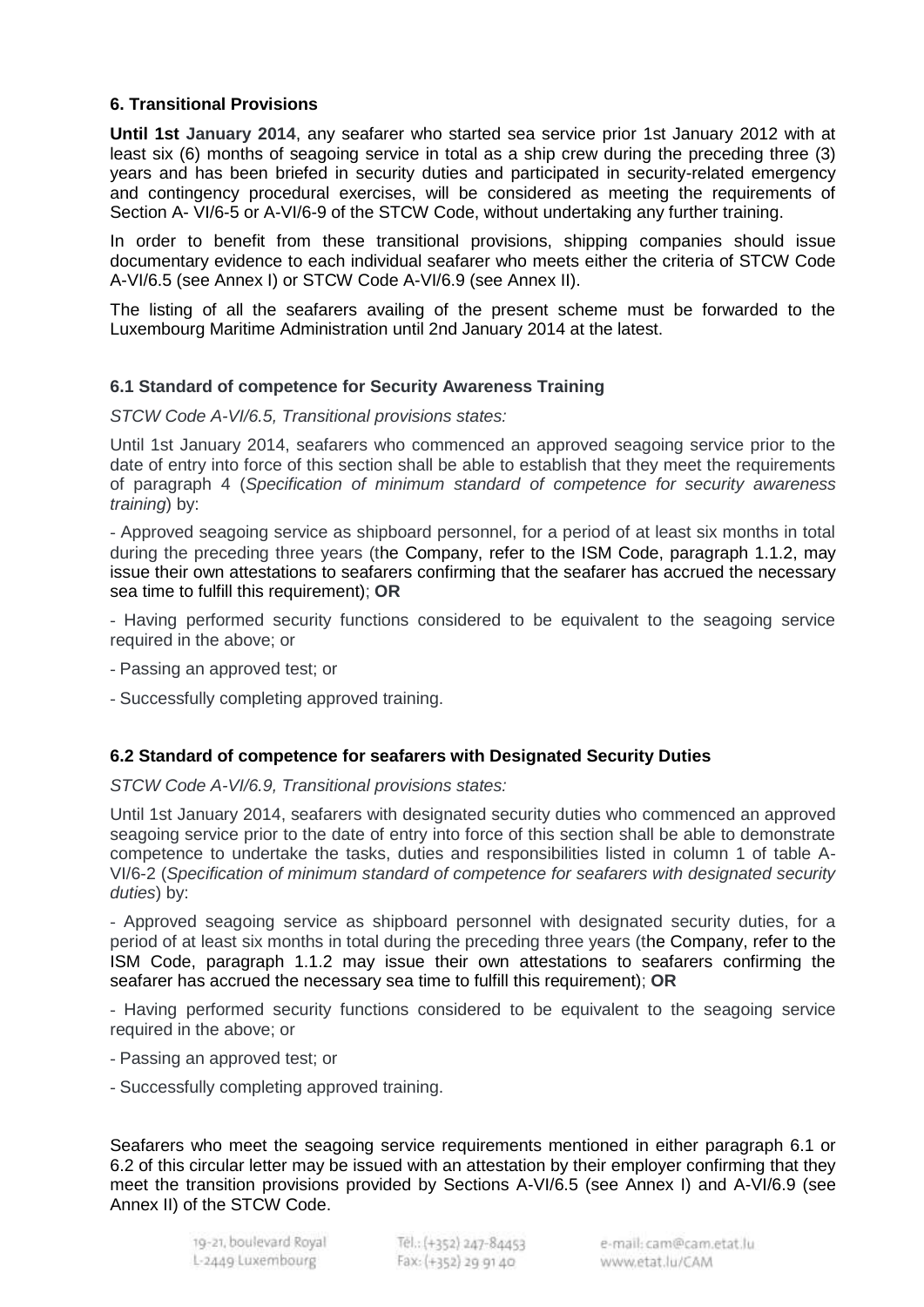However, as from 1st January 2014, any seafarers who do not meet the above requirements should receive an approved training prior being employed on a ship flying the Luxembourg flag.

# **7. Ship Security Officer (SSO) Certificate of Proficiency**

Any seafarer in possession of a Ship Security Officer (SSO) Certificate of Proficiency as per STCW VI/5 is not required to undertake Security Awareness Training for seafarers or Training for Seafarers with Designated Security Duties since as per **IMO model course 3.19**, the SSO training covers both of these levels.

The STCW Code, Table A-VI/5 (Specification of minimum standard of competence for Ship Security Officers) covers all requirements from STCW Code, Table A-VI/6-1 (Specification of minimum standard of competence in security awareness) or Table A-VI/6-2 (Specification of minimum standard of competence for seafarers with designated security duties).

Adequate dissemination of this information within your company (CSOs) and to the Masters and SSOs of Luxembourg flagged vessels should be ensured.



(s) Robert BIWER Government Commissioner for maritime affairs

*Encs:*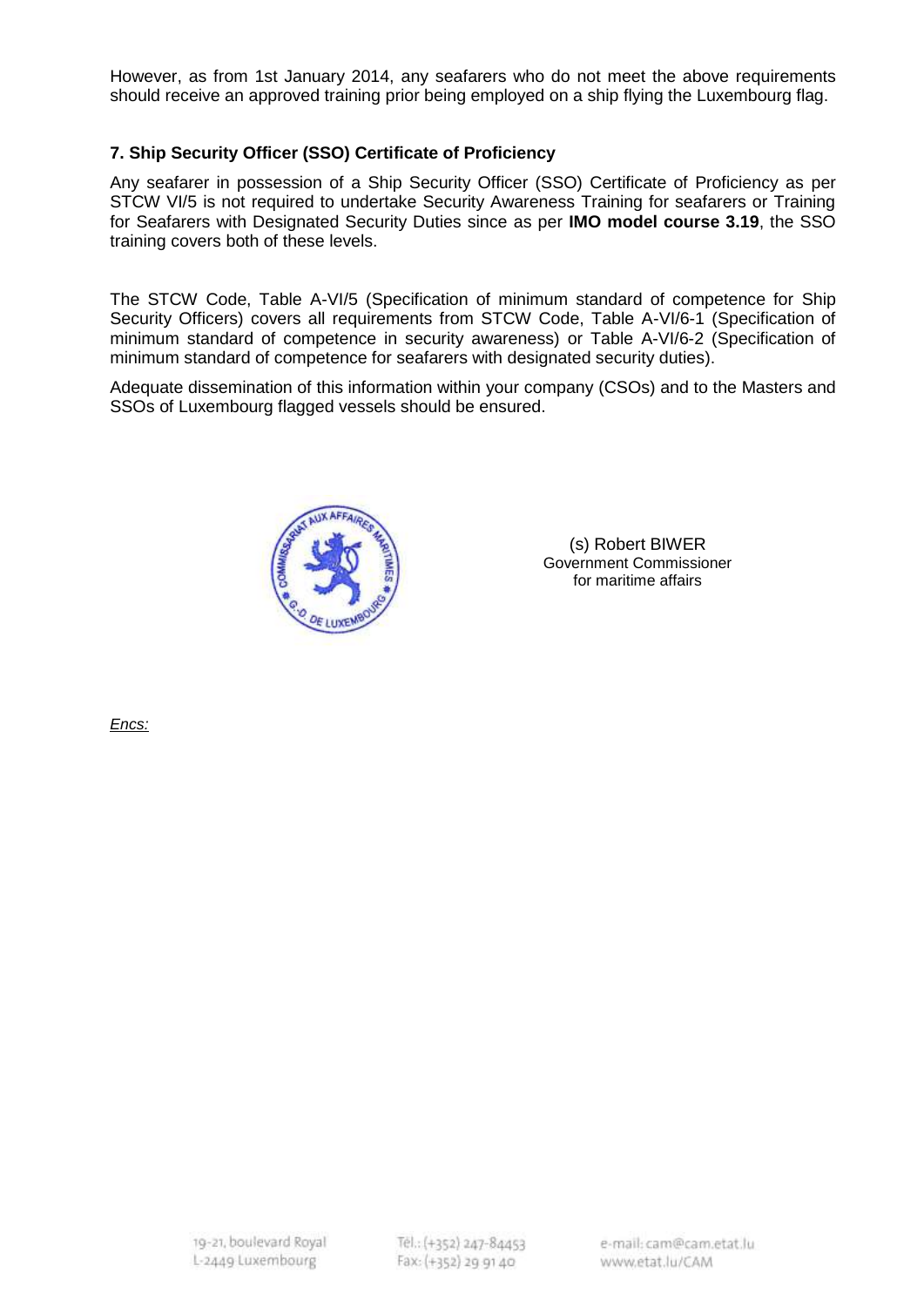## ANNEX I

#### *Specimen of attestation to recognize seagoing service for the purposes of STCW Code Section A-VI/6.5.1 (Standard of competence for all seafarers - Security Awareness Training)* -------------------------------------------------------------------------------------------------------------------------------

#### *(Company's letterhead)*

## **Attestation issued in accordance with STCW Code Section A-VI/6.5.1 for service on board ships flying the Luxembourg flag**

Company Ref:

| Name of seafarer: |  |
|-------------------|--|
| Passport number:  |  |
| Date of birth:    |  |
| Nationality:      |  |

## **Attestation by Company:**

| Name of Company*:      |  |
|------------------------|--|
| Address of Company:    |  |
| IMO Company ID number: |  |

I hereby confirm that the above seafarer has been employed by the Company as indicated above. After reviewing the seafarer's seagoing service I further declare that:

- the seafarer commenced his/her seagoing service prior 1 January 2012;
- the seafarer has approved seagoing service as shipboard personnel of at least six months in the three years prior 1 January 2014;
- the seafarer meets the requirements of STCW Code Section A-VI/6.5.1 for demonstrating competence for **Security Awareness Training**

| Name of Company Security Officer (CSO): |  |
|-----------------------------------------|--|
|                                         |  |
| Signature of CSO:                       |  |

| Date and place of issue: |  |
|--------------------------|--|
|                          |  |
| Signature of Seafarer:   |  |

### This attestation is issued in accordance with Circular Letter CAM/05/2013 of the Luxembourg Maritime Administration in order to prove that the seafarer meets the requirements stipulated in the Transitional Provisions, STCW Code, Section A-VI/6.5.1.

\* *see paragraph 1.1.2 of the ISM Code*